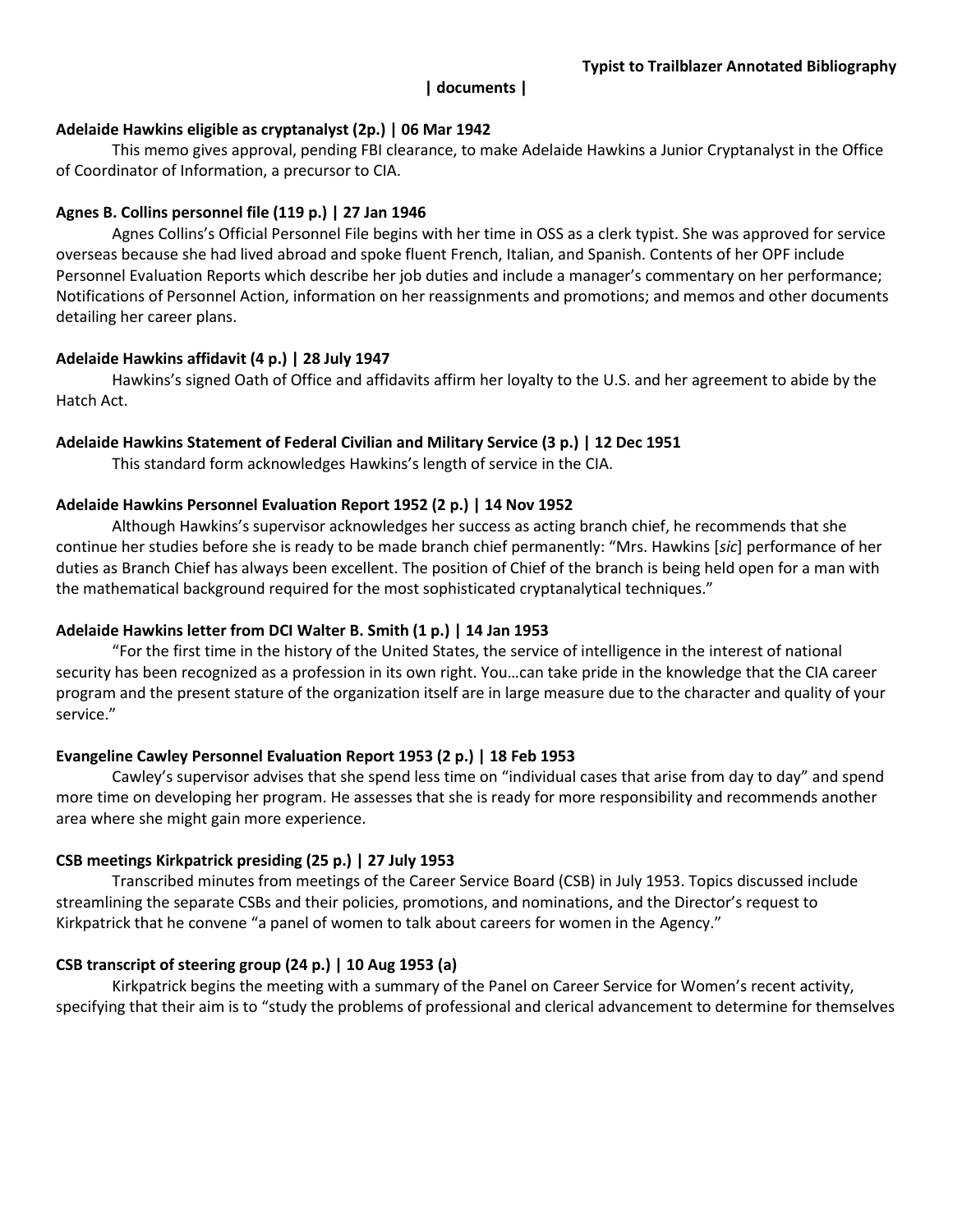whether they believe there is any discrimination as such against women for advancing." Panel representatives had the chance to briefly update DCI Allen Dulles on their work, and a conversation ensues about getting the Panel information they need for their report. There is some uncertainty about providing the panel with statistics.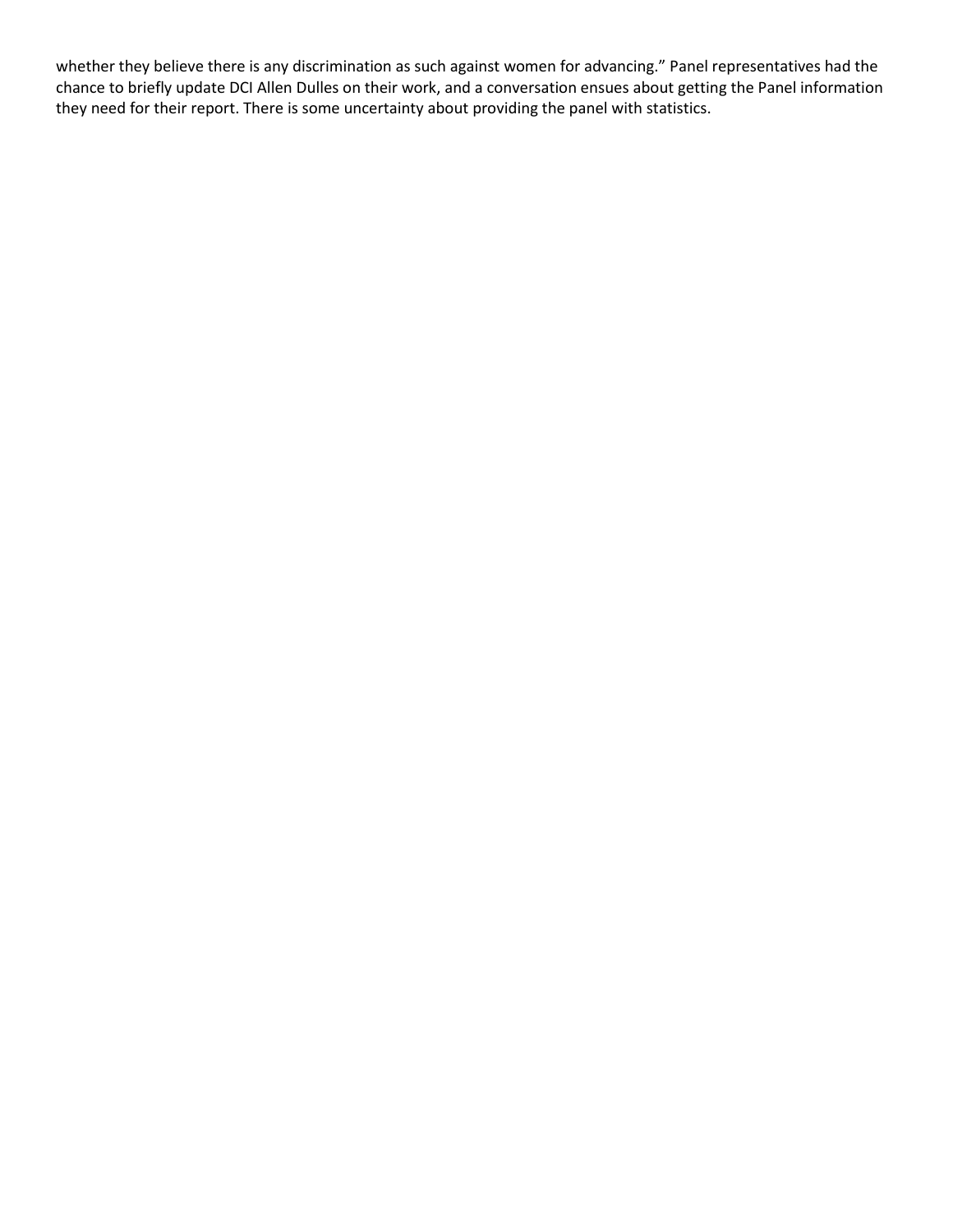# **CSB meeting transcript addressing women's panel (2 p.) | 10 Aug 1953 (b)**

The Steering Group agreed that the Personnel Office will provide the Panel with the statistics requested in order for the Panel "to examine the career advancement problems of professional and non-professional women throughout the Agency."

### **Clerical Committee study, distribution of men and women by career tracks (15 p.) | 13 Aug 1953**

This is one of the earliest studies to show comparisons of men and women in different positions. The committee posits a number of reasons why turnover is high and promotions slow in certain jobs, and they offer some ideas on how the CSB can expand on this study later.

## **Panel on Career Service for Women meeting (1 p.) | 17 Sep 1953**

The Panel makes plans to gather more statistics and discuss what will be included in the final report.

## **Chairman of Women's Panel on Career Service on legislation recommendations (1 p.) | 23 Sep 1953**

The Inspector General requests "that the Women's Panel react to the problem of needed legislation for a career service plan in CIA." Two of the suggestions are that the legislation include no distinction between men and women in a career service and that "no specific percentage of career positions be allocated to women by the Director, and that the requirements for career service be based solely on the individual's qualifications."

## **Panel on Career Service for Women Chairman's meeting (1 p.) | 25 Sep 1953**

The Panel discusses "phasing of preparation of the final report."

## **Panel on Career Service for Women minutes for seventh meeting (1 p.) | 01 Oct 1953**

The Panel discusses draft reports prepared by their committees and the presentation of their final report.

#### **Alleged Discrimination Against Women (1 p.) | 07 Oct 1953**

The chairman of the Women's Panel writes to the Inspector General regarding his request that they provide any information they come across which might indicate discrimination against women.

#### **\*Panel on Career Service for Women final report to CSB (77 p.) | 01 Nov 1953 (a)**

The final report of the Women's Panel summarizes their findings, makes recommendations to the CSB to conduct further studies, and describes how they can currently act to increase career opportunities for women.

## **Report of the Committee on Professional Women in the Overt Offices (14 p.) | 01 Nov 1953 (b)**

This report looks at the utilization of—and career opportunities for—women in "the overt components of the Agency which include the Offices of the Deputy Director (Administration), the Deputy Director (Intelligence), the Director of Training, and the Assistant Director (Communications)."

## **Adelaide Hawkins Personnel Evaluation Report 1953 (2 p.) | 16 Nov 1953**

Hawkins's supervisor gives the same recommendations as the previous year, this time emphasizing management skills. Her performance as acting branch chief continues to be "highly competent," and her supervisor adds a note at the end to clarify why she has not been promoted.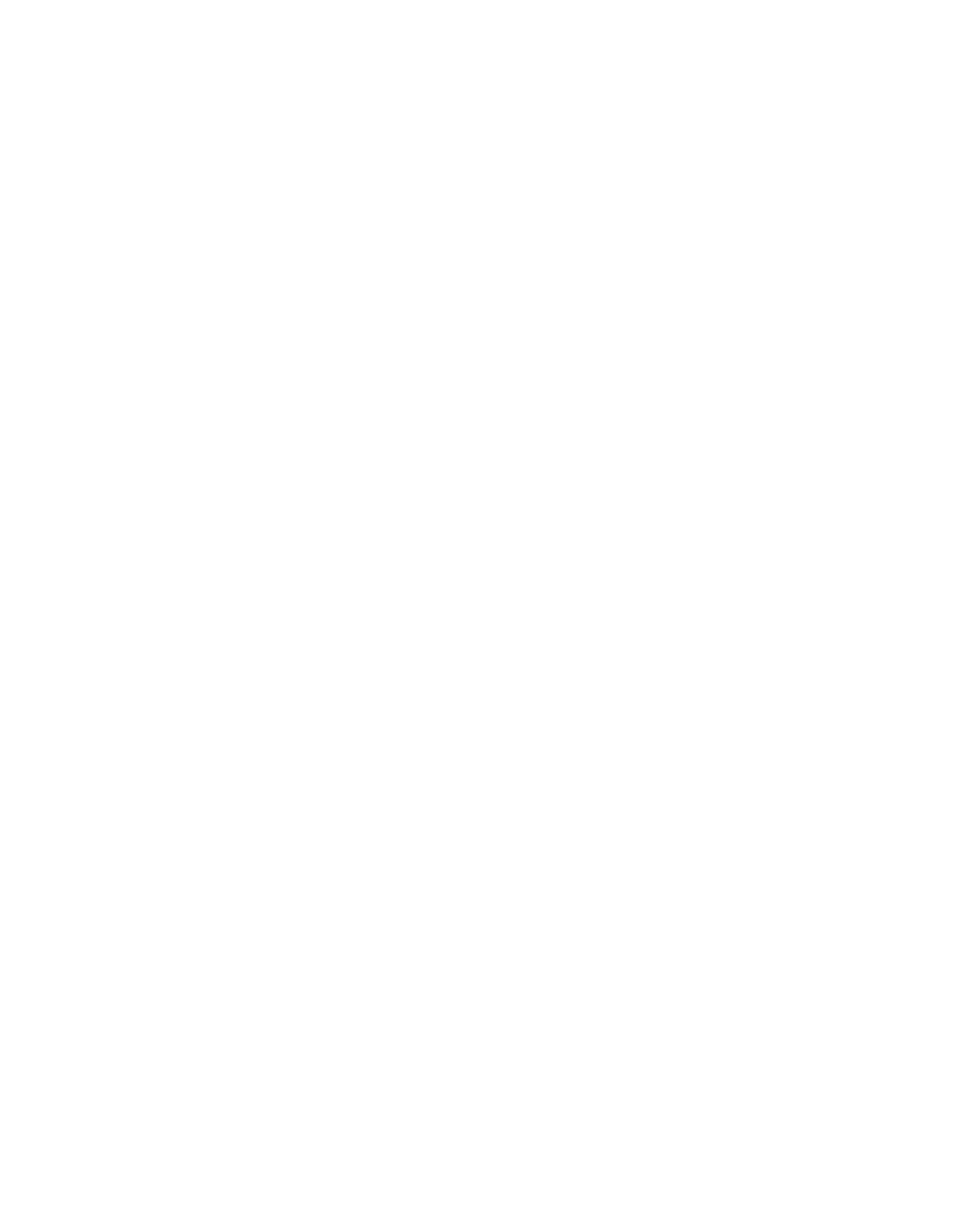# **CSB agenda (29 p.) | 23 Nov 1953**

The last few pages of this document address the Women's Panel. A couple of CSB members are particularly doubtful about some of the challenges to women's advancement outlined in the report. Although they admit the possibility that some talent isn't being used, the general belief is that if supervisors are more sensitive to employees' dissatisfaction, "a lot of these personnel problems will dissipate."

# **Inspection of the Personnel Office (23 p.) | 30 Nov 1953**

The purpose of the inspection is to "determine its efficiency, and to examine the relationships between the Personnel Office and other offices of the Agency in handling personnel problems."

# **CSB meeting agenda (26 p.) | 28 Jan 1954 (a)**

The CSB chairman, Mr. Kirkpatrick, suggests that the last step for the Women's Panel's final report is for it to go to the Personnel Office where they can "see what can be done toward improving the situation of women, if such needs be done."

# **CSB meeting minutes (2 p.) | 28 Jan 1954 (b)**

Besides a few sentences the CSB elected to omit from the Women's Panel's final report, they also decide that further study would be unnecessary because the statistics in the "current semiannual personnel reports [give] the Board adequate information on the status of women within the Agency."

# **Adelaide Hawkins commendation from Kirkpatrick (1 p.) | 01 Mar 1954**

This formal letter written by Mr. Kirkpatrick recognizes Adelaide Hawkins's participation on the Panel on Career Service for Women so that the acknowledgement will be included in her official personnel folder.

# **Other significant findings on subject of women's status (4 p.) | 20 Apr 1954**

The chair of the Women's Panel reaches out to the other members to share a *Harvard Business Review* article on a management training program at Radcliffe: "In case this looks to you like an attempt to keep the status issue alive, let me ask you to perish the thought. I merely thought you might enjoy comparing the two sets of findings."

# **Adelaide Hawkins Personnel Evaluation Report 1954 (2 p.) | 27 Aug 1954**

Hawkins's supervisor rates her interest in her work as "particularly outstanding," and positively evaluates "her excellent control of the position she holds." To improve, he recommends that broader experience with clandestine communications would be beneficial. A handwritten note at the end indicates that Hawkins is being considered for a possible rotation as an area communications security officer.

# **Adelaide Hawkins commendation from TSS (2 p.) | 31 Jan 1955**

Hawkins is commended for a presentation she gave about analyzing code.

# **Adelaide Hawkins rejection of course proposal (1 p.) | 05 July 1955**

The CIA Incentive Awards Committee writes to Adelaide Hawkins to decline her proposal for a course in creative thinking and problem‐solving within the Agency's training program.

# **Margaret McKenney Fitness Report 1955 (2 p.) | 07 Nov 1955**

"The current Fitness Report…reflects a high quality of work performance and outstanding competence in handling Placement Officer responsibilities. In recognition of these facts and having demonstrated competence in acting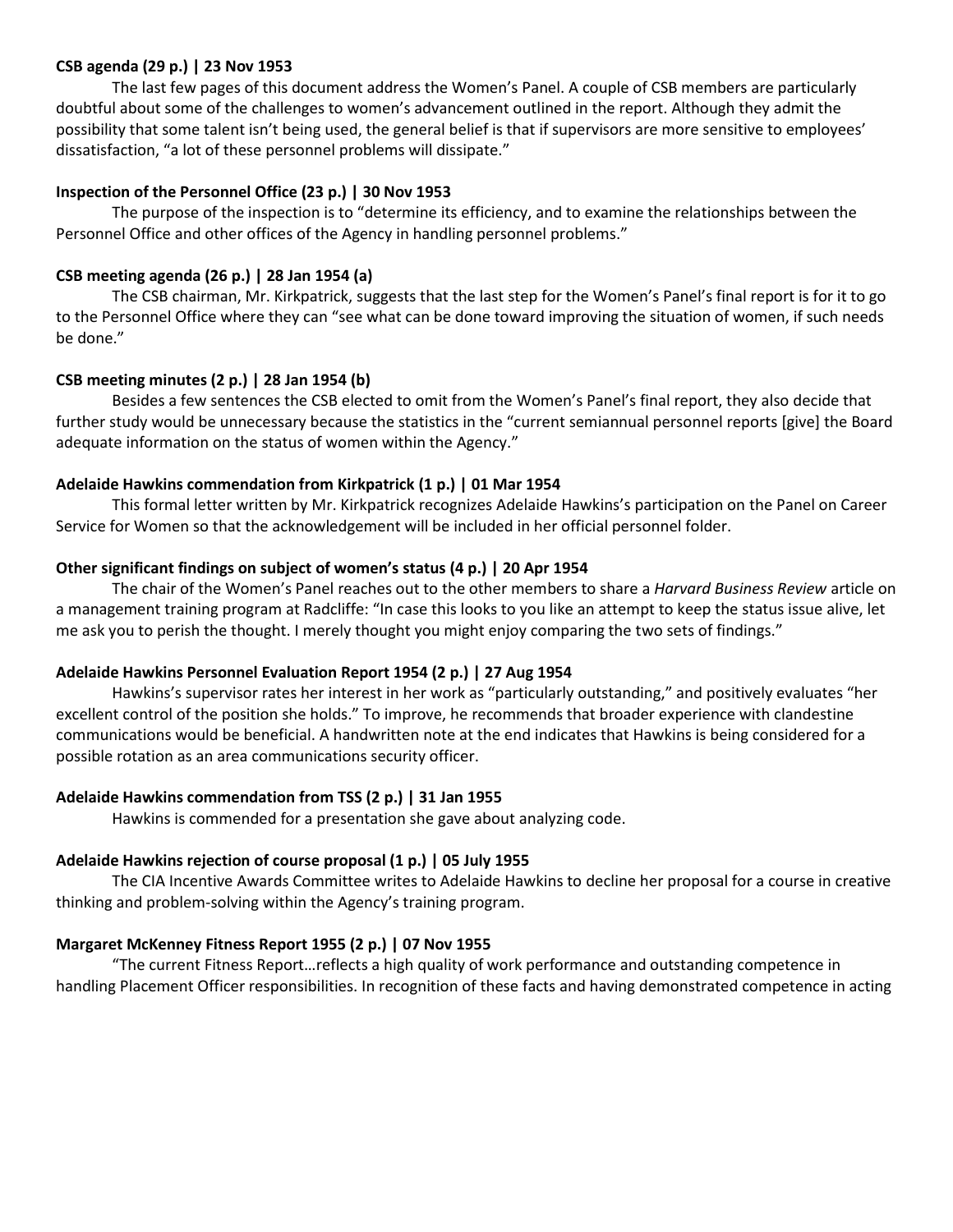for DD/I Branch Chief in his absence and in having served in excess of forty months in grade, favorable consideration of [her promotion] is recommended."

# **Adelaide Hawkins Fitness Report 1956 (2 p.) | 06 Aug 1956**

"Subject's sex and family circumstances make her a difficult rotation assignment problem in the communications field. Although Subject is highly respected for her professional competency she does not command the confidence of others in matters other than her specialty. This I believe is not particularly abnormal for a person who devotes almost all of her time to one field, but it does limit her usefulness to the Organization to that one field."

# **Adelaide Hawkins consideration of possible assignment (1 p.) | 17 Aug 1956**

Hawkins is considered for a Security Officer position, despite certain perceived shortcomings due to her sex and the fact that her expertise is very narrow. She is recommended for the position because "she can both make a contribution because of her specialty and experience… [and because] she can be exposed to the broader problems which confront those people she normally supports through her specialty."

# **Margaret McKenney Fitness Report 1956 (3 p.) | 23 Nov 1956**

"Subject has a mastery of the duties of a journeyman placement officer to a degree which is unexcelled by others knowledgeable to the rater. She combines personable characteristics, wide contacts, technical know‐how and breadth of experience to make her performance of uniformly high level." McKenney's supervisor also mentions that her skills make her "sufficiently versatile to perform well in other offices" in the Office of Personnel, but that losing her would be a "significant loss" to her current group.

# **Helen E. Hansen personnel file (97 p.) | 10 Oct 1957**

Hansen served in the WAC before joining the CIA as a librarian. Later, as an administrative officer, she eventually became chief of the administrative staff in her office. She consistently earned outstanding reviews on her fitness reports: "It is difficult to overstate the case for Miss Hansen. Her devotion to duty and hard work in continually assessing the people and programs of the Office to make its contribution to the Agency maximal, and to ensure its regular re-vitalization, are without precedent." This and similar reviews make the following comment stand out all the more: "She is capable of handling any administrative job which is appropriately assignable to a woman."

# **Adelaide Hawkins Fitness Report 1959 (2 p.) | 16 Feb 1959**

"Subject is mature, capable, and imaginative. She is exceptionally well qualified in crypto analytical matters where her experience and imaginative capabilities blend to near perfect effect.... She is an excellent employee of considerable value to our organization."

# **Evangeline Cawley Fitness Report 1960 (3 p.) | 14 Nov 1960**

"Great initiative, unique knowledge of entire community of intelligence customers. Has been a trail‐blazer in setting up channels and machinery for translating highly complex and sensitive consumer requirements into meaningful collection tasks. Her work in close support of operations components in both headquarters and field has attracted numerous commendations from branch and station chiefs. Her stature among colleagues is reflected in the fact that several senior officers, including GS‐15 branch chiefs, have expressed the desire to work under her supervision as the best means of mastering the most complex aspects of collection tasks and techniques."

# **CSI ‐ A Dim View of Women (4 p.) | 1962**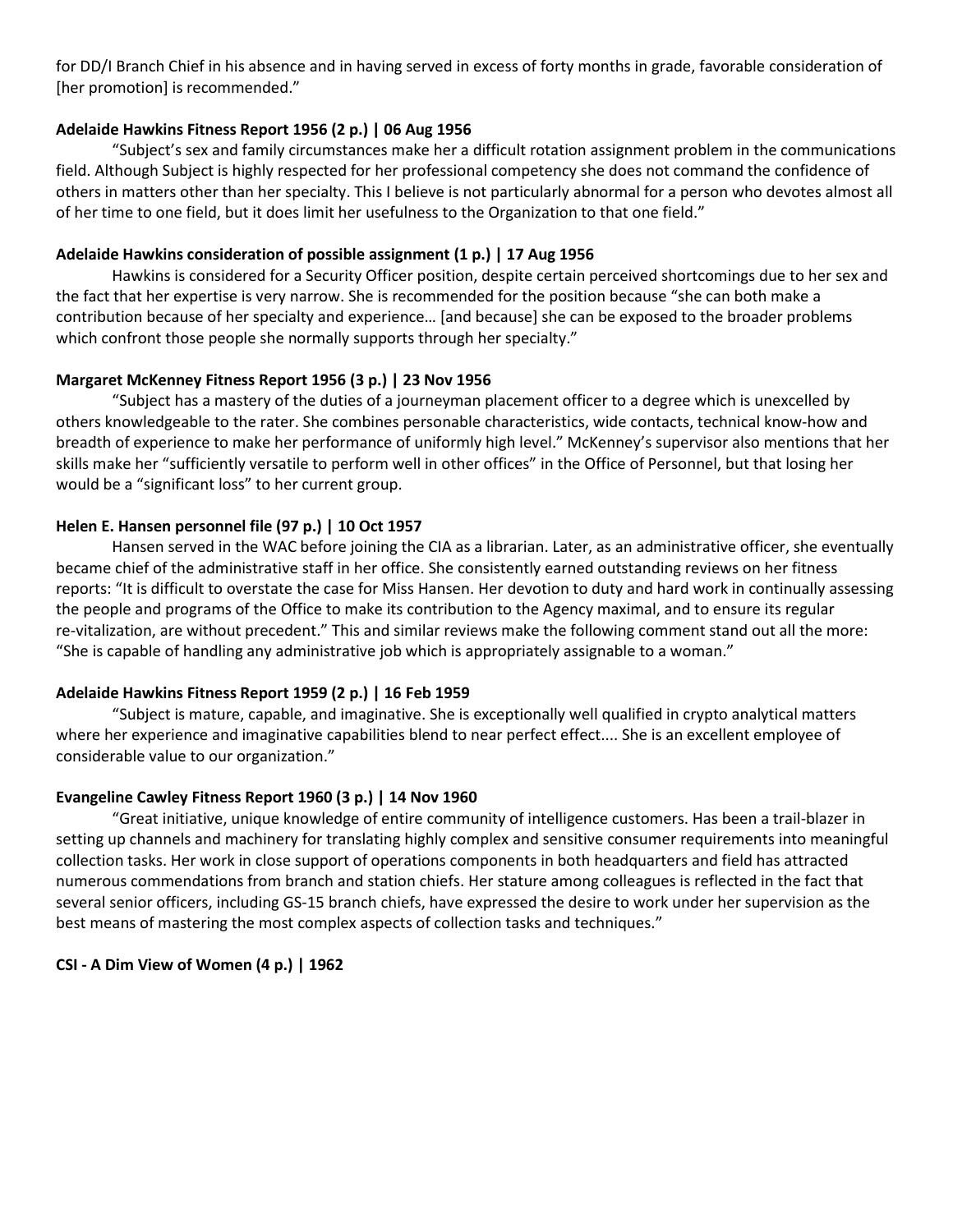In this interview with a "prewar European intelligence chief," the chief describes the paradox in what he feels is the only way to use women in intelligence: as lures. "You have to remember that the woman who accepts the role of lure must have some moral or mental defect and so brings a built-in hazard to the operation."

# **Adelaide Hawkins Fitness Report 1962 (2 p.) | 31 Jan 1962**

"I feel that Mrs. Hawkins is now in the position from which she can best serve this Agency and recommend that she continue in this capacity indefinitely. In this position she is qualified and recommended for promotion to the next higher grade."

# **Margaret McKenney Fitness Report 1962 (2 p.) | 06 Aug 1962**

Despite facing some office reorganizations and strength reductions, McKenney's supervisor writes that she "demonstrated…a remarkable degree of skill, understanding, patience and just general professionalism. Her performance could not have been matched by any other Area Division Personnel Officer known to me. … Long overdue and by any standard, exceptionally qualified, she should be promoted soon."

## **Evangeline Cawley Fitness Report 1963 (2 p.) | 10 Apr 1963**

Cawley's supervisor writes: "Mrs. Cawley has consistently displayed her vast and unique knowledge of the intelligence community. By conscientiously applying her excellent knowledge of the USSR, she has done an exceptional job in converting complex intelligence requirements into meaningful collection tasks. … She is an effective supervisor and has the respect not only of her employees but of others throughout the intelligence community." The reviewing official adds that Cawley is "one of the finest requirements officers with whom I have been associated in nearly twenty years of intelligence experience."

## **Adelaide Hawkins Fitness Report 1963 (2 p.) | 05 Apr 1963**

"Mrs. Hawkins continues to produce excellent results from every element on her Branch. She is one of those female officers who has the ability, rarely encountered in women, to effectively supervise a group of men of near equal ability, without the slightest trace of resentment in any respect."

# **Adelaide Hawkins Fitness Report 1964 (2 p.) | 31 Mar 1964**

"Mrs. Hawkins continues to give an excellent performance in every respect…. She is a recognized authority in certain fields of analysis, both within this Agency and at the National Security Agency…. I continue to feel that she is properly placed in the Agency and should remain in her present position indefinitely."

# **Adelaide Hawkins memo of appreciation (1 p.) | 17 July 1964**

Hawkins is commended for her contribution to an operation.

# **Virginia Hall Goillot Fitness Report (2p.) | 22 Apr 1965**

In her job answering correspondence and seeking assistance required by the field stations she supports, Goillot receives positive remarks, but her reviewing officer also states that her lack of recent field experience is a weakness that sometimes makes her too conservative: "It must be noted however that her conservatism has in no way affected the efficient management of the field stations for which she is responsible."

#### **Evangeline Cawley Fitness Report 1967 (2 p.) | 28 June 1967**

Cawley's wide experience in various parts of the Agency serves her office well because of her contacts with analysts and desk officers, especially in the Directorate of Plans (today the National Clandestine Service). As an Army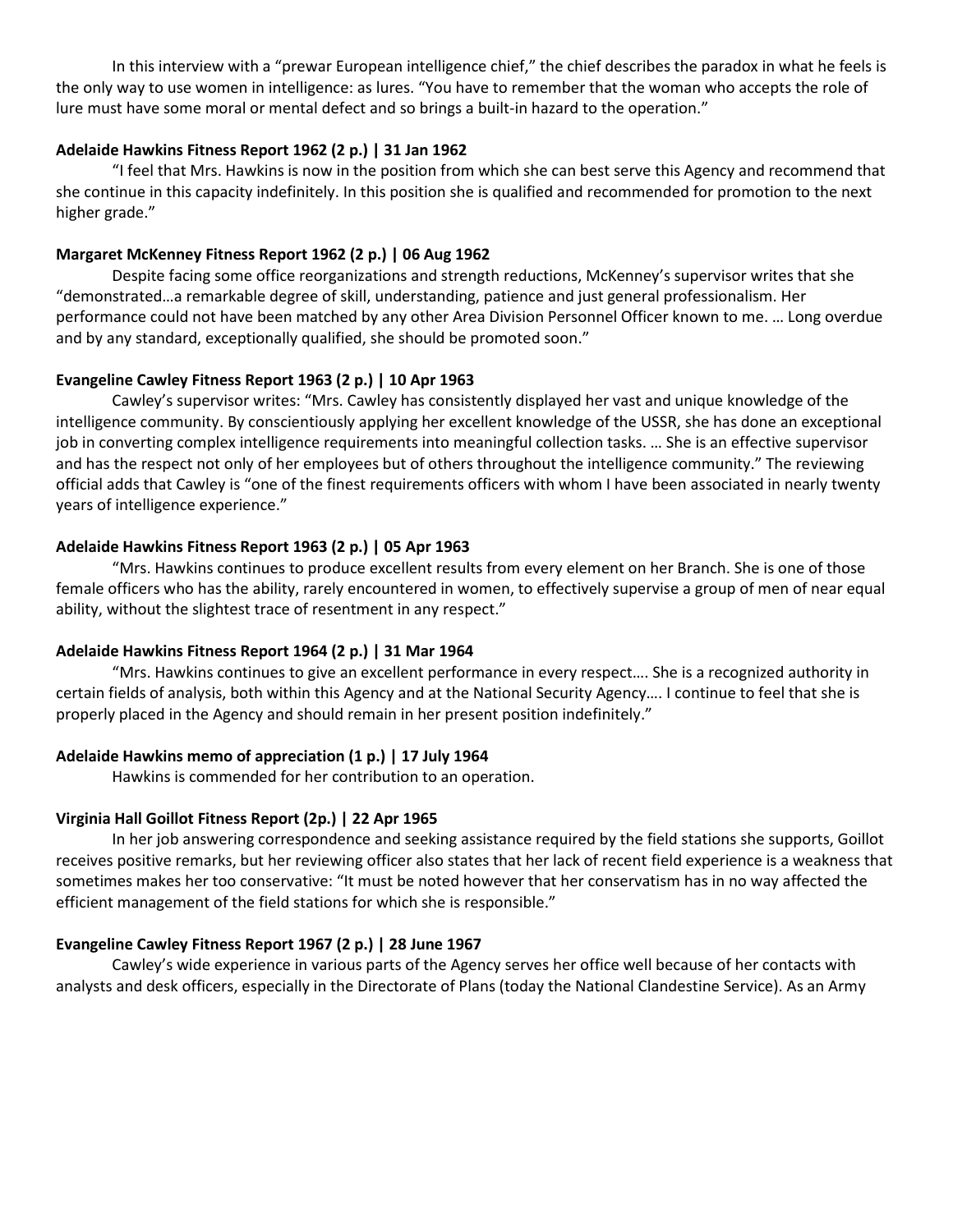reservist, Cawley uses her active duty tours to "provide a working insight into a number of areas not directly related to her normal duties but complementary to them."

# **Bertha H. Bond personnel file (143 p.) | 01 Aug 1969**

Emmett Echols, Bond's supervisor and the Director of Personnel, writes of her performance: "Miss Bond's performance has that rare, almost unique, quality of excellence which merits appraisal at the highest point of the evaluation scale. Through selflessness, wholehearted identification with program goals, and an alert and intuitive grasp of incipient problem situations which call for new solutions, Miss Bond's role in advising and assisting the Director of Personnel and members of his Staff represents a contribution of inestimable value for the functioning of the Agency's personnel management program." This praise is characteristic of Echols's consideration of Bond's work.

# **Adelaide Hawkins Certificate of Distinction (2 p.) | 16 Sep 1969**

"Mrs. Adelaide Hawkins is hereby awarded the Certificate of Distinction in recognition for her superior performance in a highly specialized field. Her responsibilities are in a most sensitive area of analysis, requiring a high degree of self discipline, skills, and knowledge."

# **Adelaide Hawkins memo of appreciation (1 p.) | 08 Apr 1970**

Hawkins is recognized for her work on the Employee Cafeteria Committee.

# **Recruitment Division report on the status of women (8 p.) | 06 July 1971**

Agency recruiters have "few if any specific directives either encouraging or discouraging the recruitment of professional women." They often rely on general impressions "as to which components of the Agency, a) positively encourage the professional women, b) tend to discourage the professional woman, and c) are apparently indifferent as to whether candidates for their positions are male or female."

# **EEO Program and Related Data Concerning Female and Minority Employees (4 p.) | 17 Mar 1972**

This memo summarizes recent developments in the Office of Equal Employment Opportunity. An attached document of recommendations points out some of the actions taken to "heighten [women's] sense of participation in [their] work," including appointments to various panels and boards.

# **Agency Report on Women Federal Employees in Higher Level Positions (22 p.) | 30 Sep 1972**

This report addresses the disparity between men and women in the Agency, noting in particular the percentage of women at the GS‐12 level and above as compared to the percentage of total women in the workforce. A few introductory points make some comparison to the previous year.

# **Women employees enhancement concepts (6 p.) | 22 Nov 1972**

After a meeting with DCI William Colby, a concept paper on women's enhancement was produced and these attachments are some further materials for consideration on the topic. Included are an article from the *New York Times*  and a table from the *Federal Times*.

# **Adelaide Hawkins recommendation for award (4 p.) | 05 July 1973**

In this nomination for a Career Intelligence Medal, the recommender offers highlights from Hawkins's "truly unique" career and emphasizes her dedication and ambition: "Of particular significance in Mrs. Hawkins' career is the fact that her formal education ended with high school but by taking NSA extension courses over a period of 14 years and through self-study in mathematics she developed into the Agency's best cryptanalyst."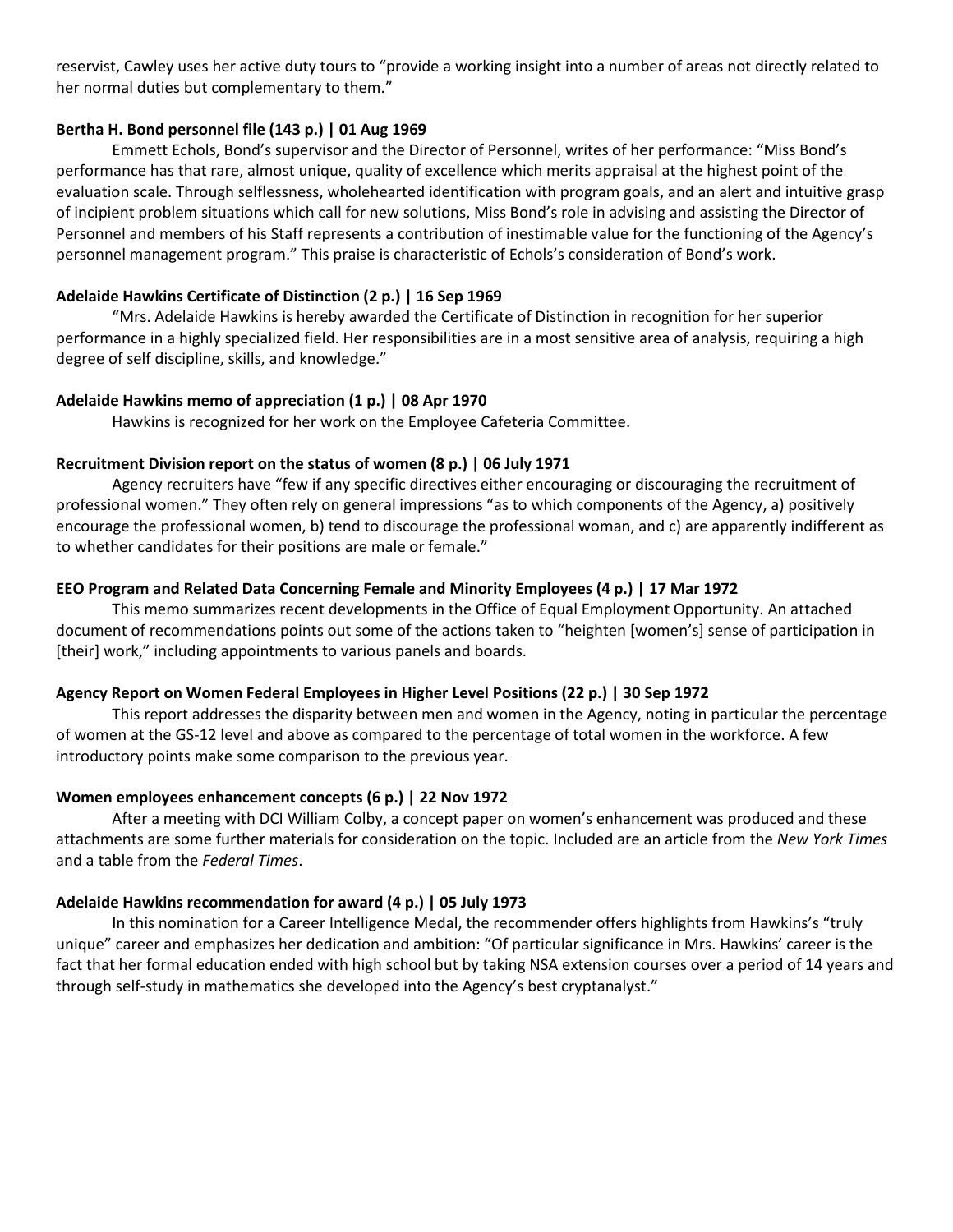## **Adelaide Hawkins Career Intelligence Medal (1 p.) | 31 July 1973**

"Mrs. Adelaide M. Hawkins is hereby awarded the Career Intelligence Medal in recognition of her exceptional achievement throughout her career…. Mrs. Hawkins has made significant contributions to the mission of the Agency and her entire career reflects credit on her and the Federal service."

## **Memo for Dir. of Communications re Hawkins medal (1 p.) | 22 Aug 1973**

The Director of Communications is requested to inform Hawkins of her award.

## **Comparison of Grade Distribution of Men and Women (4 p.) | 11 Dec 1973**

A memo to the Women's Advisory Panel delivers the results of statistical tests comparing the grade distribution of men and women. Tests were also done excluding the clerical grades (which were mostly filled by women), which showed highly pronounced differences between the grade distribution between men and women: "These latter analyses show that grade distribution differences can not [*sic*] be accounted for by the fact that clericals occupy the lower grades and that most clericals are females."

## **Margaret McKenney letter from DCI William Colby (1 p.) | 24 Jan 1976**

DCI Colby's memo to McKenney commends her for her leadership of the Women's Advisory Panel: "Through your efforts, the interests and concerns of women have been advanced, and although we both know that advancement has not been as great as we would wish, it is a forward step."

## **Margaret McKenney Retirement Fitness Report (2 p.) | 24 Feb 1976**

At the end of her career, McKenney served as the Federal Women's Program Coordinator while in her position as the Deputy Director for Equal Employment Opportunity. As the Equal Employment Opportunity office underwent an expansion, McKenney "became one of the 'old hands,'" providing mature wisdom and guidance. "In Ms. McKenney's retirement the Agency will be losing a valued and dedicated employee who will not be easily replaced."

### **Margaret McKenney Career Intelligence Medal (4 p.) | 12 Mar 1976**

"Miss Margaret E. McKenney is hereby awarded the Intelligence Medal of Merit in recognition of her especially meritorious service to the Central Intelligence Agency for more than 28 years. A charter member of the Agency, Miss McKenney has held a series of increasingly important administrative positions. In each assignment, her performance has been consistently characterized by imagination and achievement. … Miss McKenney's wisdom, leadership, initiative and sincere devotion to duty have resulted in significant contributions to the mission of the Agency, reflecting great credit on her and the Federal service."

# **\*Nominations for 1976 Federal Woman's Award (14 p.) | 19 June 1976**

In a letter nominating three officers for consideration of the 1976 Federal Woman's Award, DCI George H.W. Bush writes: "Throughout the history of this Agency, women have had a significant role in all phases of intelligence activity. Our candidates this year reflect this diversity of background and experience…. In an organization such as the CIA, it is all too seldom that our employees can be given the public recognition for their accomplishments which many of them so richly deserve. I am convinced that [these three officers] are particularly deserving of such honor and am, therefore, very pleased to nominate them for the Federal Woman's Award."

#### **CSI ‐ Field Station of the Future excerpt (3 p.) | 01 Sep 1976**

Despite some obvious areas for improvement, women in the Agency are generally optimistic that "in tomorrow's world, individual success will depend entirely on the maturity, common sense, and all-around ability of the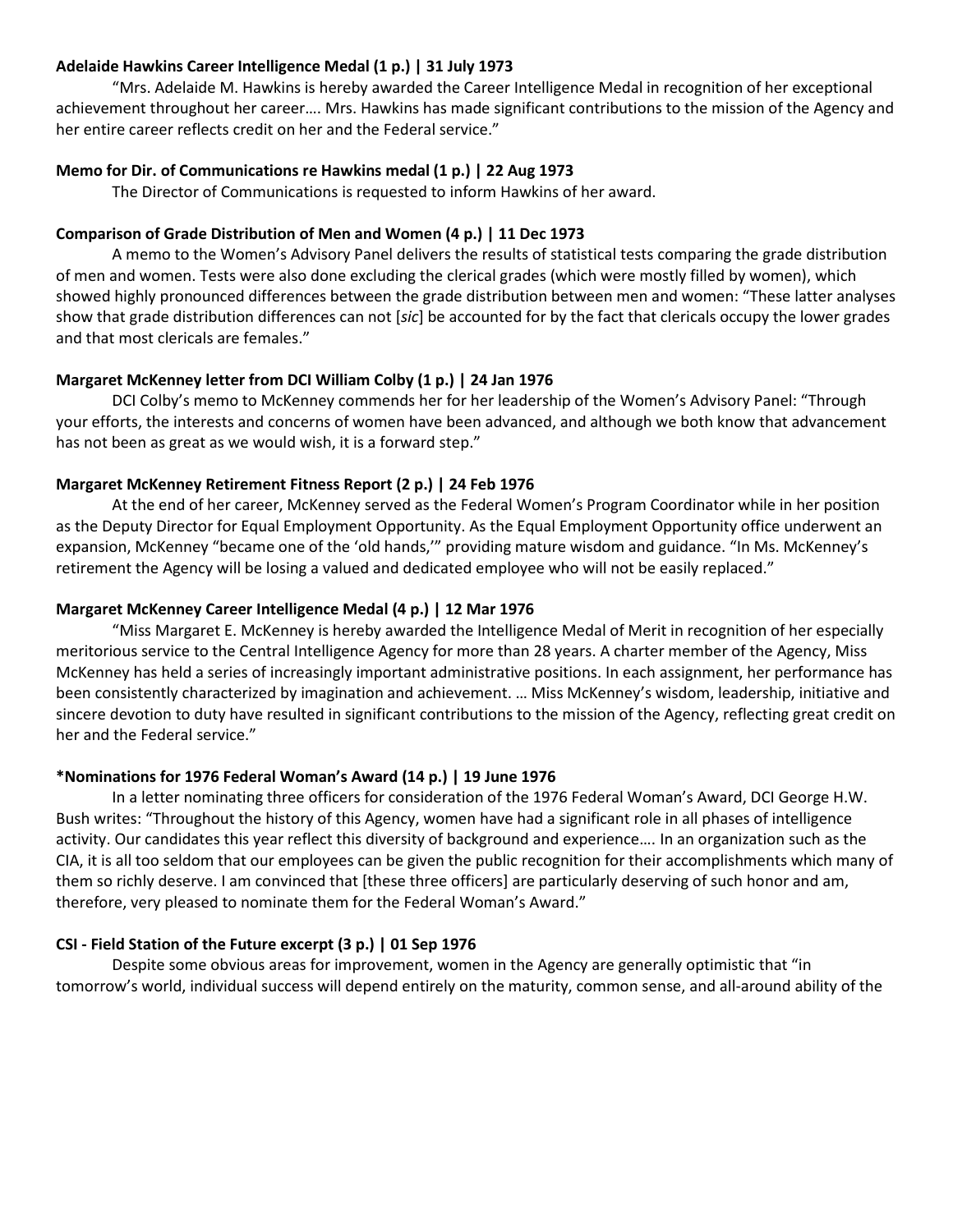woman herself…. The implied plea simply is for the widest possible use of women as operations officers and objective performance evaluation, promotion, and selection out, without regard to sex."

# **Summary of the problems of women for DDCI's discussions with managers (14 p.) | 27 May 1977 (a)**

At the DDCI's request, the Federal Women's Program Board sends him some notes on the problems women experience in the workplace in order for him to discuss these issues with Agency managers.

## **Eloise Page named chairman of a DCI committee (7 p.) | 27 May 1977 (b)**

Page is made chairman after serving as acting chairman for several years: "Under her leadership, the Committee has grappled with a number of problem areas and has produced comprehensive, useful studies on critical items…."

## **DOJ Task Force on Sex Discrimination (24 p.) | 06 Jan 1978**

President Carter charges the Attorney General with reviewing all federal laws, regulations, and policies for sex discrimination, and the Department of Justice creates a task force to which each department or agency would assign a representative. This file includes memos about the Agency's involvement with the task force, guidelines on indentifying the regulations for review, and a document defining "sex-based terminology."

## **Upcoming meeting of DCI with Congressional Women's Caucus (4 p.) | 06 July 1978 (a)**

Chief of the Review Staff of the Office of Personnel addresses a few points the Congressional Women's Caucus plans to discuss. He provides statistics from the last ten years on CIA women in grades GS‐09 and above and describes how the Agency seeks out and promotes talented women. He also notes that although CIA has a lower overall percentage of women employees, their average grade is higher and other agencies' women employees are found in "exceptionally large percentages" in clerical work.

## **Meeting of DCI with Congressional Women's Caucus (4 p.) | 06 July 1978 (b)**

In a successful meeting between DCI Stansfield Turner and eleven members of the Congressional Women's Caucus, almost all the Caucus's questions were satisfactorily answered and the Agency received some very specific questions from the members about the recruitment of women. The Caucus expressed a desire that the Director return in a year for an update. DCI Turner is "the first Administration member of his rank to appear before the Women's Caucus," for which they were very appreciative.

#### **Suggestions for DCI from Congressional Women's Caucus (1 p.) | 21 July 1978**

It is brought to DCI Turner's attention that sometimes when a woman interviews for a position at the Agency, she is told, "We can't tell you exactly what you will do or exactly where you will work or exactly what skills you will require, but do you type?"

#### **Memo re Congressional Women's Caucus suggestions (4 p.) | 16 Aug 1978**

DCI Turner writes a memo to the Deputy Director for Administration about suggestions from the Congressional Women's Caucus on better recruitment of women. Some of the things he wants to focus on are identifying areas of need in the Agency to determine which academic programs they might recruit from and which schools would be the "best sources of women professionals."

#### **Memo for DCI re Congressional Women's Caucus suggestions (6 p.) | 23 Aug 1978**

The Federal Women's Program manager writes to DCI Turner with a list of suggestions, at the DCI's request, on how to recruit, retain, and promote women more effectively in the CIA.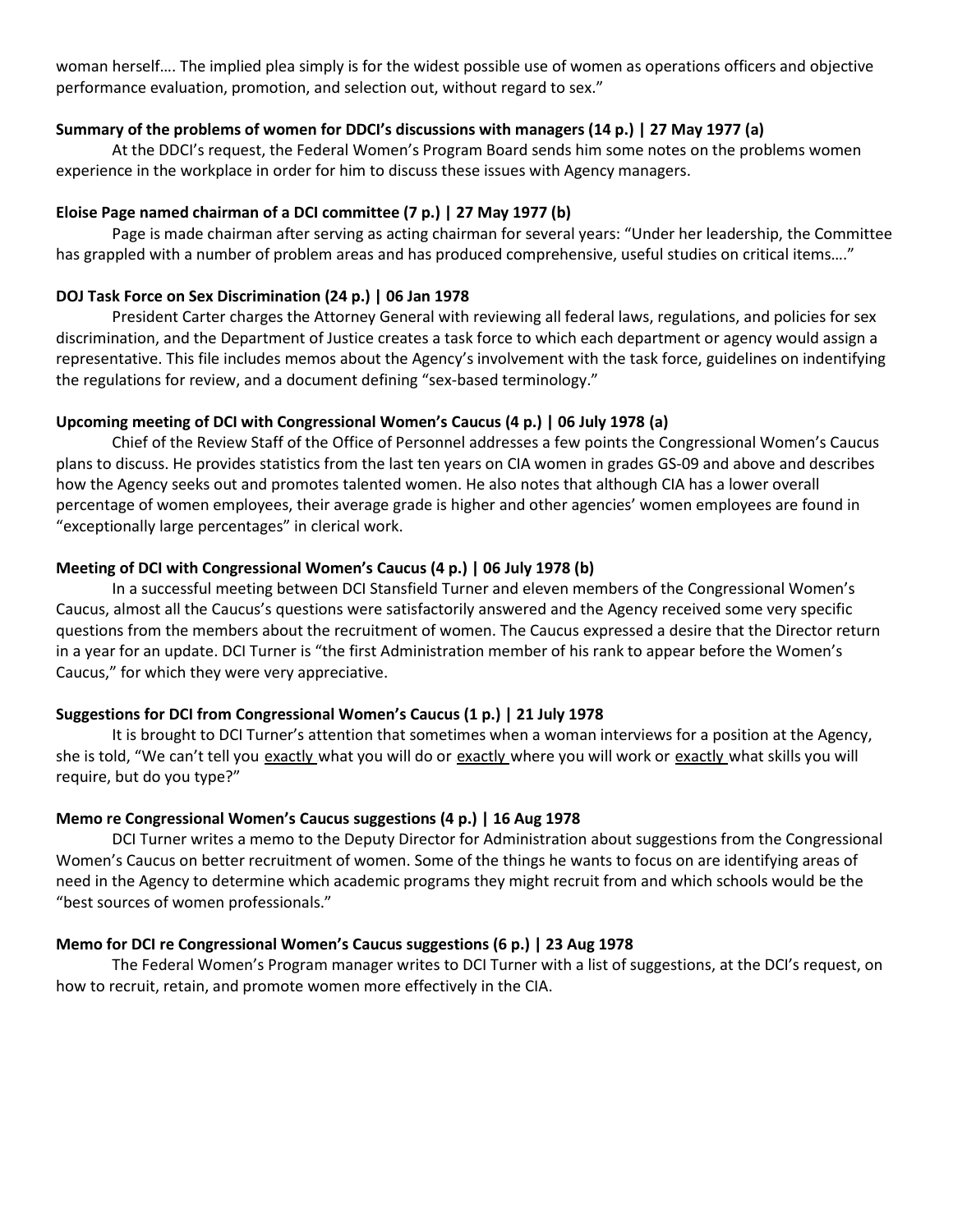# **Memo following up on Congressional Women's Caucus suggestions (6 p.) | 11 Sep 1978**

DCI Turner earlier requested additional information on recruitment of women. This response focuses on occupational groups and identifying colleges where women are recruited.

## **Memo for DCI from DDA regarding Congressional Women's Caucus suggestions (5 .p) | 15 Sep 1978**

This is the DDA's response to the DCI's memo described above. He describes the directorate's efforts to hire more women recruiters, the challenges of finding women candidates for positions in certain fields of expertise, and the progress made in developing women for management positions.

#### **Security Inspection Program (18 p.) | 19 Dec 1978**

A program to inspect briefcases, purses, and packages causes widespread negative feeling that there is an inherent unfairness to women "who consistently carry one or more items" because they must wait in long lines for their bags to be searched "while the majority of men depart without questioning." While the Federal Women's Program Board explicitly supports the need for the program, they contend that the current search procedures are flawed and can be easily modified to make them fairer and more consistent.

#### **\*Memo re final Agency decision on discrimination complaint case (20 p.) | 01 Mar 1979**

The Director of the Office of Equal Employment Opportunity writes a memo to the DCI about a recently closed discrimination complaint case. The woman who brought the case against the Agency argues that "her promotions became much slower than her male colleagues performing similar work" and, previously, the possibility of appealing her declined promotions was considered and rejected.

### **Invitation to Career Awareness in the DDA Program (1 p.) | 21 Mar 1979**

The Directorate of Administration Federal Women's Working Group is hosting a program to discuss careers for women in the DDA and the career planning needed to pursue them. This memo is an invitation to DDCI Frank Carlucci to attend the program to talk about the role of women in the Agency.

#### **Proposed Course, Women and Leadership (14 p.) | 30 July 1981**

A proposal for a new course, "Women and Leadership," is declined on the basis that there are other courses "currently offered and under development…[that] substantially address the needs you identified." There are also other concerns about having a course that is aimed only at women. Included in this document are the course proposal and other memos regarding the submission to the Office of Training and Education.

#### **Memo re Federal Women's Program Board Update (4 p.) | 26 Feb 1982**

The chair of the Federal Women's Program Board reaches out to Executive Director John McMahon to offer its services and update him on some of their recent activities. The topic of a training course for developing women managers is brought up again, as well as a review of the need for a day care center.

#### **Projected Activities for CIA Federal Women's Board for 1984 (5 p.) | 15 Dec 1983**

The DDCI writes to the Executive Director that, after looking at recent statistics on women in senior grades, he is not only "appalled," but also "embarrassed" by them. Attached to the memo is a list of activities the Federal Women's Program Board will undertake to continue their commitment of expanding training and development of women officers.

## **Restructuring the Federal Women's Program Board (12 p.) | 19 Jan 1984**

The Director of Equal Employment Opportunity writes to Executive Director Chuck Briggs: "All of the changes are intended to unify the Federal Women's Program, the Board and other women's working groups in the Agency in order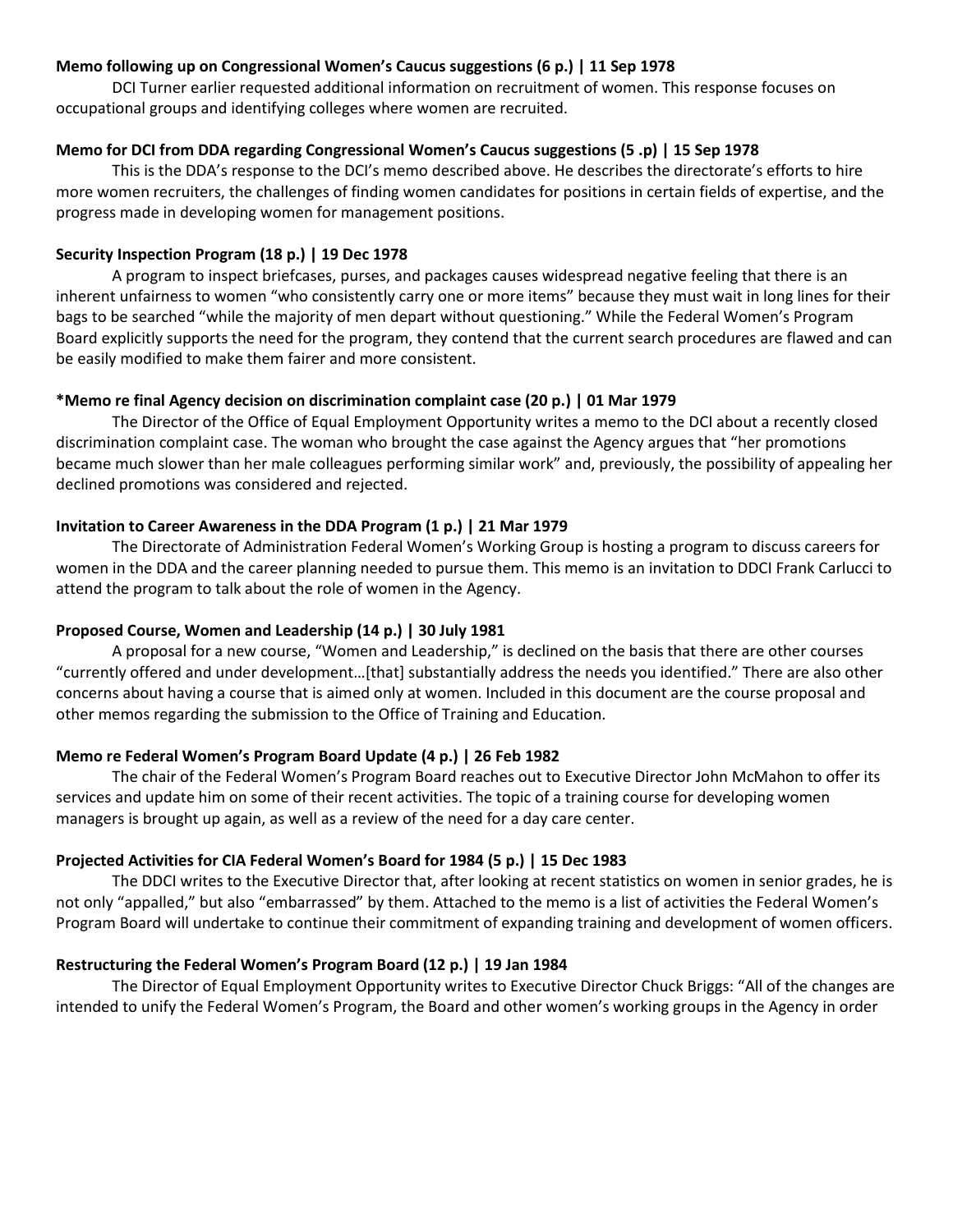that we can work together toward resolving problems. The most significant changes are the roles of the Federal Women's Program Manager, who will now serve as chairperson, and the Directorate EEO Officers, who will now serve as full members of the Board. Before, these individuals were only observers, a situation that occasionally led to conflict between the Board and my office."

# **\*Memo on Career Opportunity for Women (1 p.) | 26 Mar 1984**

"The ultimate route to achieving a proportionate share of responsibility for women lies in an assignment process which will give women throughout their careers the same kind of opportunity to demonstrate ability, gain experience, and win peer acceptance that has been the basis of the male career ladder. Progress is being made in this area, but it remains a long-term solution that does not address the current problem of image discrimination."

## **Memo re Federal Pay Equity Act of 1985 (3 p.) | 08 Mar 1985**

In this memo, the Deputy Chief of Legislation Division summarizes the Federal Pay Equity Act of 1985: "[The act] is designed to eliminate any discriminatory wage setting practices between male dominated jobs and female dominated jobs. …Studies have found that certain female dominated occupations generally receive lower pay compared to male dominated occupations. Most notably the female dominated categories are nurses, teachers and clericals. Because women have been traditionally clustered in these fields there has been a tendency to pay them less. Supporters of the legislation maintain that the lesser wage is paid because these occupations are female dominated and not because these jobs have less intrinsic worth."

## **CSI ‐ The Story of Herma Plummer (8 p.) | 1991**

Plummer was an OSS veteran and one of the most prominent women in the history of the CIA's Directorate of Operations: "One colleague from the early 1950s perhaps summed up Herma Plummer best when he said she had a passion for truth. This is the essence of the woman and of the profession she represented so well."

#### **\*Glass Ceiling Study Summary (37 p.) | 1992**

In March 1991, DCI William Webster approved the recommendation by a group of Senior Intelligence Service (SIS) women that "the CIA conduct a study to determine if career advancement barriers exist for Agency professional employees, particularly women and minorities." The study concluded that "glass ceilings do in fact exist for the gender and racial/ethnic groups studied. The study outlines general and systematic barriers to success for these groups, fairness of career panels, and issues specific to each group; it also provides some recommendations to "continue [efforts to address these barriers], enhance them, and ensure that the results are communicated to all employees."

#### **DCI Gates, Glass Ceiling Assessment (1 p.) | 21 Apr 1992**

In this memo to all employees, DCI Robert Gates encourages everyone to read the report, and he announces that the Executive Director will establish a task force to carry out the recommendations made in the study.

#### **Implementation of the Glass Ceiling Study (28 p.) | 10 Aug 1992**

This update on the task force to implement the Glass Ceiling Study's recommendations charges each deputy director to "review the detailed action plans in the appendixes to this report and provide a Directorate plan that addresses the specific items." The appendixes address assignments processes, feedback and communications, diversity issues, and work and family policies.

# **Moffett Comments on Implementation of Glass Ceiling Study (4 p.) | 21 Aug 1992 (a)**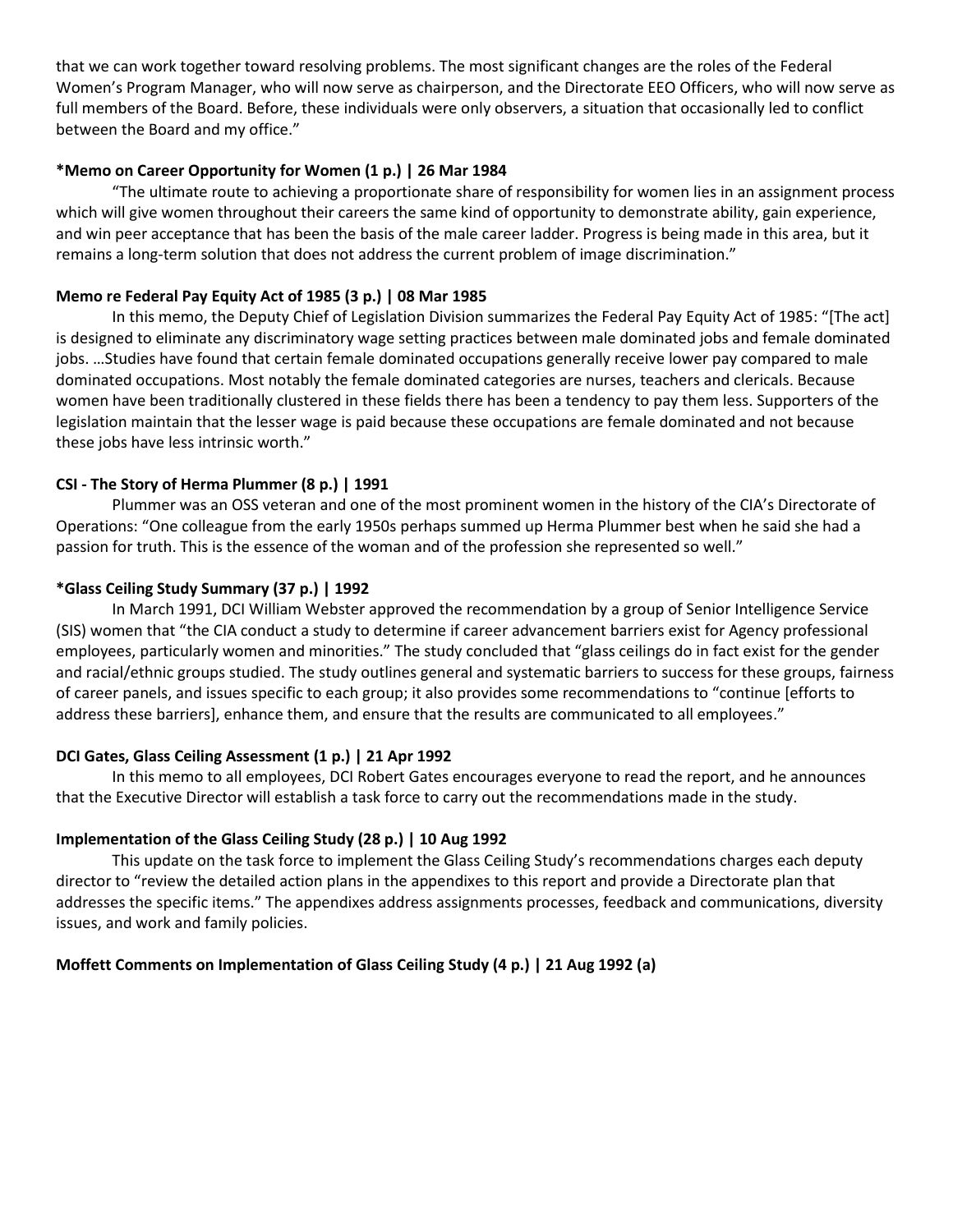Moffett, Deputy Director of Congressional Affairs, focuses his feedback on challenges in resource allocation and legal and fairness issues. Overall, though, he agrees with most of the recommendations and believes they "should and can be implemented with the expenditure of minimal resources."

## **Twetten Talking Points on Glass Ceiling Implementation (4 p.) | 21 Aug 1992 (b)**

Twetten, Deputy Director for Operations, offers his comments by posing a few questions aimed at better defining some of the objectives laid out in the Glass Ceiling Study. Twetten is doubtful about being able to "detect, eliminate or report mental stereotypes" and points out that the input of more officers does not necessarily guarantee that "stereotypical" assignments will not take place. He also mentions that there are no penalties for managers who do not take new mandatory training.

## **Ruocco Comments on Glass Ceiling Study (3 p.) | 24 Aug 1992 (a)**

Ruocco, Deputy Director for Administration, is mostly concerned about the "administrative overload" that would be caused by some of the training and assignment initiatives and believes that some of the recommendations will be more costly than anticipated.

## **Helgerson Comments on Report of Glass Ceiling (3 p.) | 24 Aug 1992 (b)**

Helgerson, Deputy Director for Intelligence, has practical concerns about employee feedback to superiors and exactly how that process should happen. He has some reservations about defining assignments as "key" or "developmental" and devising a career development plan for every employee.

## **Hirsch Comments on Implementation of Glass Ceiling Study (3 p.) | 25 Aug 1992**

Hirsch, Deputy Director for Science and Technology, encourages further consideration of how the Glass Ceiling Implementation is monitored and evaluated. Like most of the other deputy directors, he takes issue with the recommendations put forth on assignment selection.

#### **Glass Ceiling Action Discussions (61 p.) | 27 Aug 1992**

A list of "Actions Requiring Further Discussion" includes suggestions for encouraging accountability and a reminder that the proposed changes to assignments processes be reevaluated. These are two of the most commonly repeated themes in feedback solicited from senior leaders. Lists of points where respondents agreed and what they were most concerned about also help summarize the direction of the discussion. Additional feedback from office-level managers and their employees gives a much broader perspective of the impact of the report.

## **Special EXCOM meetings on Glass Ceiling Study Action Plan (24 p.) | 30 Sep 1992**

At this meeting of the Executive Committee, six actions related to enhancing diversity were approved, as were three actions related to improving feedback and communications. The committee deferred on publishing the directorates' management tenets and rejected two actions aimed at increasing accountability in order for the members to gather more information.

# **Special EXCOM meeting minutes for Glass Ceiling Study Action Plan (7 p.) | 27 Oct 1992**

The DDCI comments that the "areas in which the [assignments] process goes awry in terms of equal opportunity are evaluation and counseling employees and developing a rescue system for those having performance difficulties and making assignments and giving promotions and other forms of reward." The Executive Director suggests holding off on major decision on the assignments and promotion processes until other studies currently underway can be completed and considered together.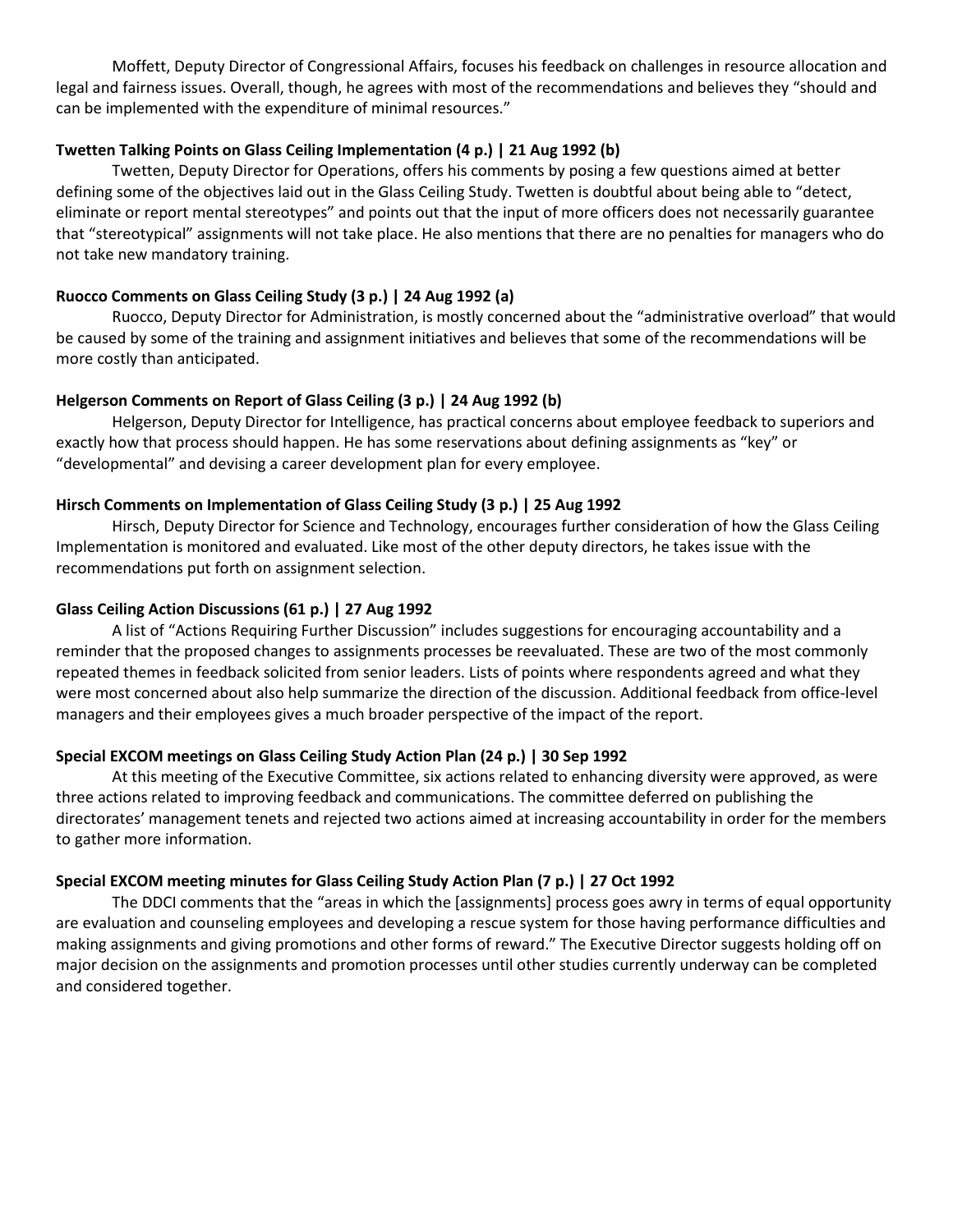## **Special EXCOM meeting minutes for Glass Ceiling Study Action Plan (14 p.) | 12 Nov 1992**

Regarding accountability, one proposal of the Committee is to conduct a follow‐on Glass Ceiling study in two years to check on progress. Regarding the assignments process, the Executive Director "tasked each directorate to develop lists by Office of competencies needed to advance to middle‐level and senior management positions and of jobs or types of jobs in which those competencies could be gained." The EXDIR reworded this action item "to shift the focus from specific key positions to key competencies and associated job experiences."

## **Special EXCOM meeting minutes for Glass Ceiling Study Action Plan (11 p.) | 23 Nov 1992**

The Study's suggestions for establishing selection panels sparks concern, but "after considerable discussion, the members agreed to establish common Agency principles for selection panels that, within the bounds of those principles, could be implemented according to local needs." The Committee also agrees to adopt the suggestion in the Study to document panel proceedings and to "provide feedback on selection decisions both to applicants and to nominating panels."

# **EXCOM agenda (13 p.) | 21 Dec 1992**

This table shows "Specific Proposals Likely to Require Further Discussion" and "Action Items Previously Discussed," which are specific proposals approved or endorsed by the EXCOM (with a couple exceptions that are deferred for action by the EXDIR, for example).

# **Special EXCOM meeting minutes for Glass Ceiling Study Action Plan (12 p.) | 14 Jan 1993**

The EXCOM asks the Director of the Office of Personnel to provide options and recommendations on whether each directorate should create a career development panel or that function should be part of the duties of the assignments panels. The EXDIR also notes that opportunities for rotational assignments for women and minorities must be expanded. Regarding work and family policies, the Committee decides to "add questions on work/family needs in the Agency to the existing biannual general employee opinion survey. Follow‐up will be conducted by the Work and Family Center."

# **Executive Summary from a report of the Federal Glass Ceiling Commission (23 p.) | 01 Mar 1995**

This summary is taken from a report, *Good for Business: Making Full Use of the Nation's Human Capital*, conducted as a fact‐finding study of the Federal Glass Ceiling Commission. The report confirmed that women and minorities did encounter glass ceiling‐type barriers to their career advancement and that these barriers were encountered earlier in their careers than previously thought.

# **Executive Director Nora Slatkin speech (4 p.) | 15 May 1996**

Slatkin speaks to the Chicago Council on Foreign Relations about women in the CIA, starting her speech by dispelling common stereotypes about what it's like for women to work at the Agency. She highlights a few renowned women officers from OSS and CIA, and she addresses some of the personnel policy changes that were made to improve diversity. One of her key points is to remind the audience that "the status of women in the CIA has generally been a reflection of the status of women in American society" and that "we cannot afford to waste the talents of women or minorities now any more than we could in the days of Donovan and the OSS."

# **\*CSI ‐ The Petticoat Panel A 1953 Study of the Role of Women in the CIA Career Service (53 p.) | 01 Mar 2003**

"The 1953 women's panel is an early, if not the first, example of [the CIA's] efforts to analyze the female component of its work force… . The women chosen to serve on the panel were picked because they had worked for the CIA since its earliest days and thus had a good understanding of the business of intelligence. They were representatives of a relatively new phenomenon in the federal government—career women. …The panelists are excellent examples of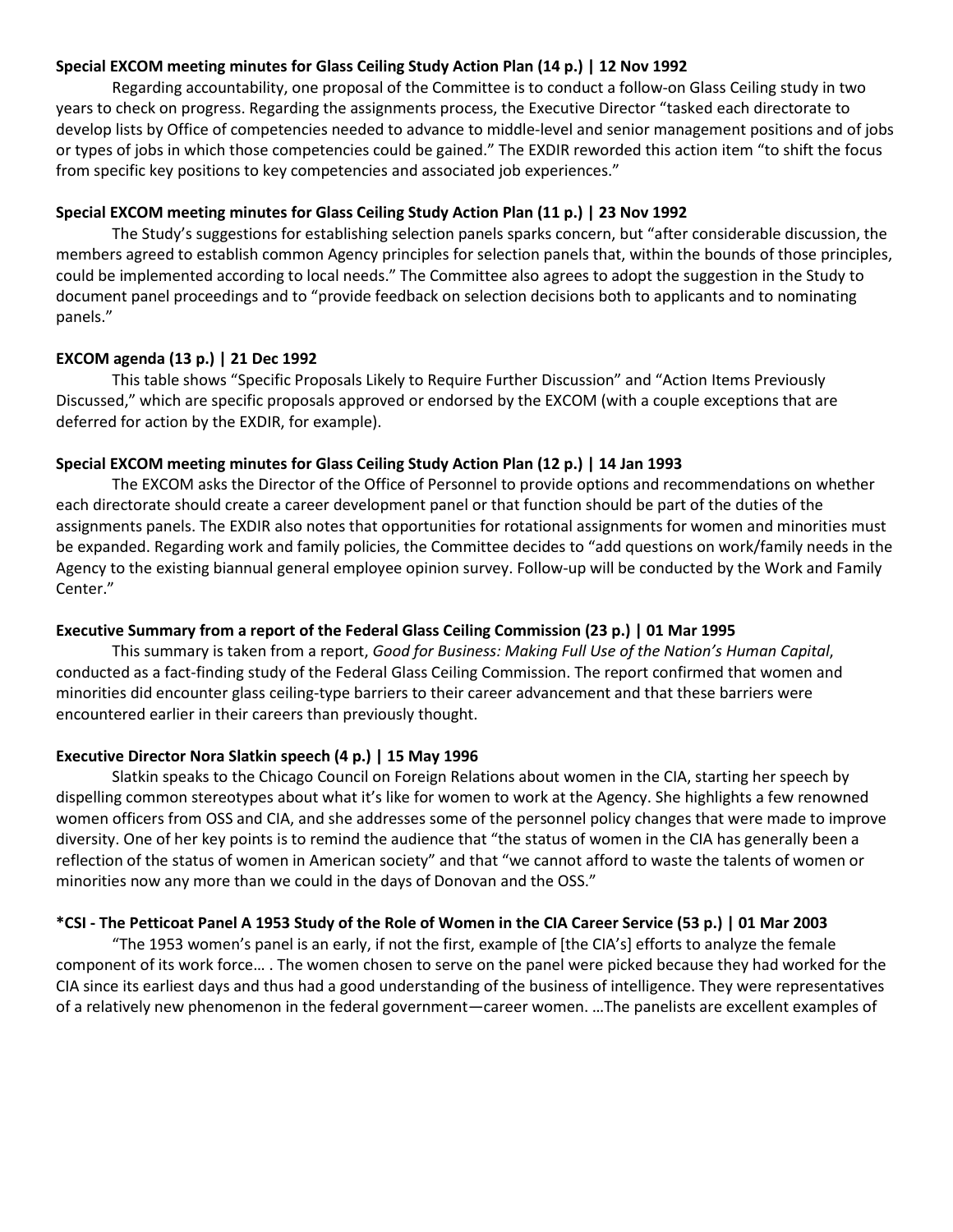the types of women hired by CIA at that time, a period when the ethos of the organization was first beginning to evolve. The panels' deliberations offer a fascinating window into 1953 attitudes toward women in the workplace. Although it took decades for full fruition, the seeds of today's diversity were first nurtured by this 1953 panel."

# **CSI ‐ One Woman's Contribution to Social Change at CIA (10 p.) | 14 April 2007**

Harritte Thompson was the first person to file a discrimination lawsuit against the CIA. Thompson filed the suit because she believed that the Agency "would be better served by effectively utilizing and appropriately rewarding the talent and contributions of its entire workforce. …She put her own peace of mind and career on the line to make that statement. Based on the rights bestowed by the Equal Pay Act and the Civil Rights Act, her case in the late 1970s undoubtedly helped to focus Agency senior managers on the bow wave of social change coming toward them."

# **CSI ‐** *The Wolves at the Door The True Story of America's Greatest Female Spy* **(5 p.) | 15 Apr 2007**

"If ever a career in intelligence cried out for a biography, Virginia Hall's qualifies. Yet, in the 60 years since World War II, most histories of OSS fail to mention her. Parts of her intriguing career have emerged gradually in articles and memoirs as official records became available. In the process, she has become something of a legend. When the British and American World War II intelligence archives were finally released in the 1980s and 1990s, it became possible to clarify contradictions and separate fact from fable. Author Judith Pearson has done that in *The Wolves at the Door*."

# **The People of the CIA: Ames Mole Hunt Team (3 p.) | 12 Mar 2009**

This article briefly summarizes the work of the team that discovered CIA officer Aldrich Ames was spying for Russia. It describes some of Ames's motives for selling secrets to the KGB, and how Jeanne Vertefeuille (the counterintelligence officer who led the team that caught him) became involved. The eight‐year‐long effort to discover the mole is distilled into just three pages, but it highlights the key points in the investigation and how Ames was finally caught.

# **The People of the CIA: Stephanie O'Sullivan (2 p.) | 02 Apr 2009**

"Throughout her career at the CIA, Stephanie O'Sullivan's eagerness to learn has taken her from one exciting engineering job to the next. And in 2005, that drive and dedication took her to her…position as the Director of Science and Technology. …'I would pick jobs because I wanted to learn something new or I wanted to work for someone that I could learn something from,' she said. 'I was mostly just trying to learn new and different things, and get up every day feeling like it made a difference that I came in to work.'" O'Sullivan is currently serving as the Principal Deputy Director of National Intelligence (PDDNI).

# **The People of the CIA: Cindy Bower (2 p.) | 16 Apr 2009**

During her 31‐year career at the CIA, former Chief of Human Resources Cindy Bower held a variety of positions in almost every directorate. Her own positive experiences with her mentors inspired her, later in her career, to develop young officers. Some of the advice she offered included thinking about long‐term career choices instead of what earns quick promotions, working hard and becoming known for something, and laughing at your mistakes and learning from them.

# **The People of the CIA: Eloise Page (2 p.) | 05 May 2009**

"Eloise R. Page was a prominent and well‐respected Central Intelligence Agency (CIA) officer who shattered several glass ceilings during her remarkable intelligence career. Her journey began in May 1942 when she worked as a secretary to Gen. William J. Donovan, the head of the Office of Strategic Services (OSS)—the predecessor agency to CIA. Page worked for Donovan for several intense and exciting years, learning the business of espionage. It was during this time she developed a passion for intelligence work."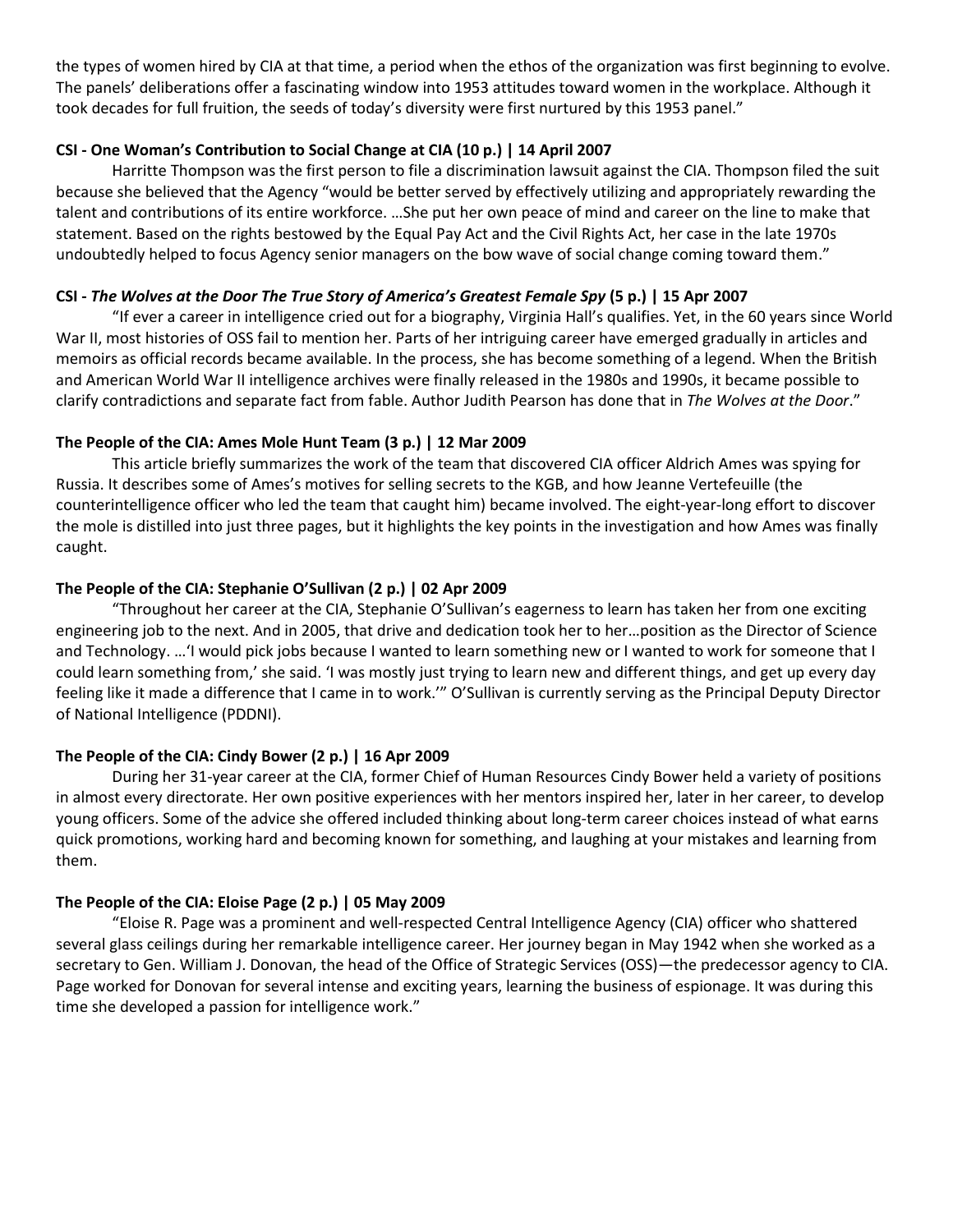## **Workforce trends in grade distribution 1980‐2009 (3 p.) | 01 Sep 2010**

"Over the last thirty years, the Agency has made significant progress in diversifying the workforce. Female representation in the Agency has grown steadily with the percentage of female increasing from 35% in 1980 to 44% close to the Civilian Labor Force (CLF) benchmark of 46%—in 2009." The following tables also look at minorities other than women.

#### **SIS Promotions (2 p.)| 2012**

In a message congratulating the newest SIS officers, DCIA David Petraeus says he feels "proud and privileged to promote these talented officers into the Senior Intelligence Service. I would be remiss, however, if I did not take a moment to observe that we still are not where we should be in terms of the number of women reaching the point where they would be considered competitive for promotion to SIS. I know that our senior leadership team and many of you share this concern. As a result, I have asked a prominent member of my External Advisory Board—former Secretary of State Madeleine Albright—to lead a review focused on women in the leadership pipeline and to develop recommendations for me."

## **Director's Advisory Group [DAG] on Women in Leadership (1 p.) | 2012**

"I have tasked the DAG with the following mission: to answer the overarching question of why women at CIA from the GS-13 level and above are not achieving promotions and positions of greater responsibility in proportion to their overall representation in the workforce. … Although the focus will be on women, I am confident all Agency officers will benefit from the DAG's efforts."

## **Update on the Director's Advisory Group on Women in Leadership (2 p.) | 2012**

DCIA Petraeus outlines a few actions related to the DAG report that he has begun. He directs that all GS‐15 officers know "the criteria for and philosophy on promotion to the Senior Intelligence Service"; that HR "disseminate complementary guidance to all Agency GS‐15 panels" to ensure they have the same guidance and expectations when they conduct their reviews; and that the Executive Leadership Review Board (ELRB) ensures "tailored, corporate feedback to each GS‐15 officer" reviewed by the Board.

# **CIA Organization Chart (1 p.) | 2013**

Taken from the public website in January 2013.

#### **\*DAG Report on Women in Leadership (21 p.) | 19 Mar 2013**

In her foreword, Secretary Albright explains that the recommendations contained in the report "are based on the thoughtful and candid contributions of a large portion of the CIA workforce—including both male and female officers of all levels and disciplines. …Employees want and deserve the opportunities to develop and achieve throughout their careers, be judged fairly, and rewarded equitably; they also want to understand how and on what basis decisions that affect their careers are made. In the CIA, the mission is paramount, which is precisely why the Agency requires a personnel system that brings out the best in each of its people."

#### **\*Madeleine Albright at CIA Women's History Month celebration (9 p.) | 22 Mar 2013**

Former Secretary of State Madeleine Albright spoke at the CIA's 2013 Women's History Month celebration. She offered some of her thoughts on the DAG report and on leadership, emphasizing the importance of recognizing and making the most of opportunity: "You may have ambitions that go beyond what others expect. These desires may surprise your friends and inconvenience some who are close to you. But you have to make the choice. … My only advice is to act out of hope, not fear, and to take responsibility for whatever you decide."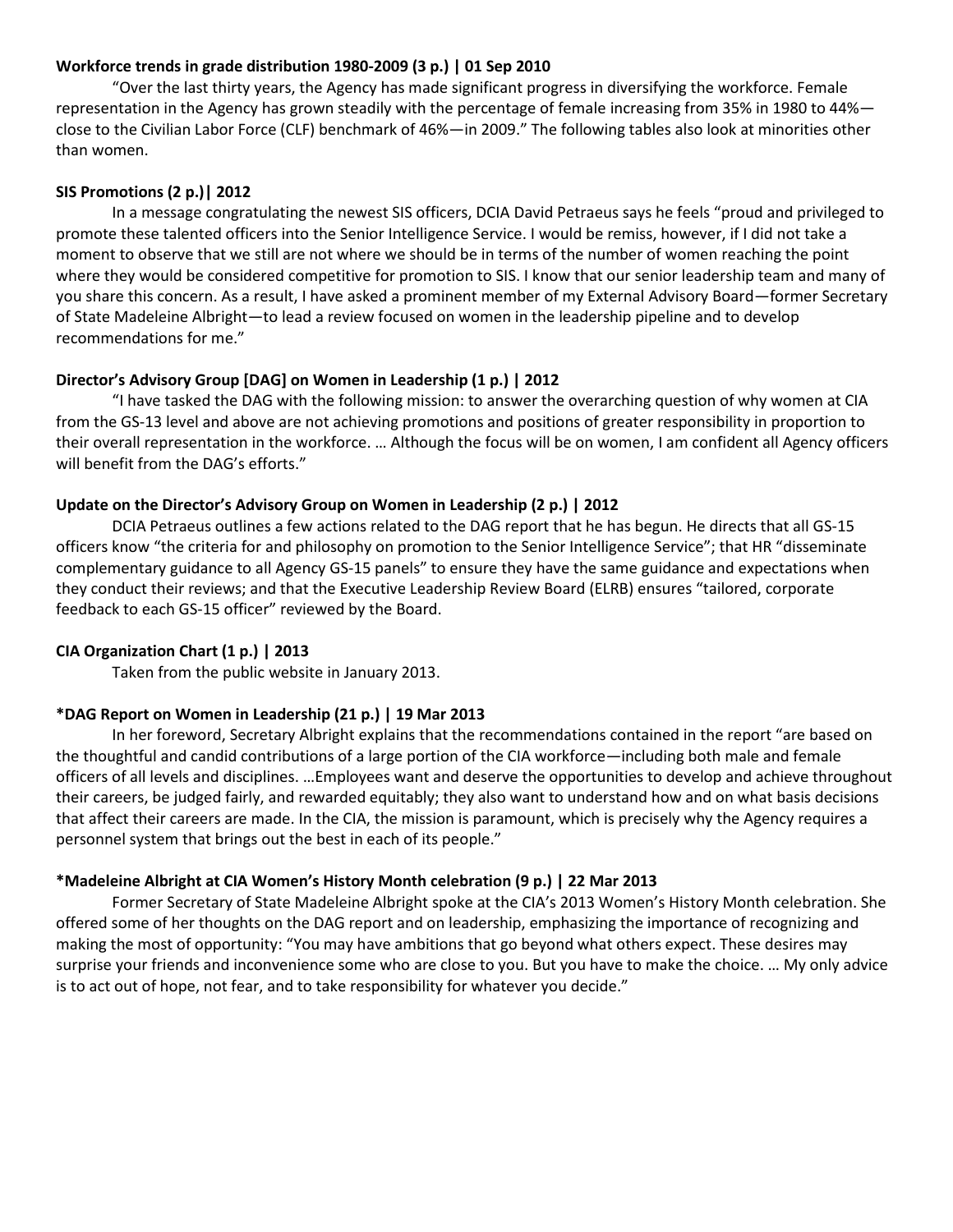## **Comments on Positions for Women (1 p.) | ND**

The writer provides examples of discrimination including one woman who was denied a promotion "on the grounds that her husband was also employed by the agency," and another who did work previously done by two GS‐11s, "but it was two years before she was promoted to GS‐9." As examples of a lack of discrimination, the writer quotes an official as saying that any woman "qualified for an operational job can get and hold it," that women do not always stand up for themselves, and that women are more successful in "detailed work requiring concentration on minutiae."

# **\*Four Senior Women in the DO Discuss Their Careers (23 p.) | ND**

This is a transcript of four SIS (Senior Intelligence Service) women talking about the course of their careers and the challenges they faced during a time when "any female you met in the hallway was a secretary or a clerk." Notably, all four women cultivated mentor relationships (and benefited from them greatly) long before the Agency institutionalized mentorship programs.

# **Memo for chairman of CSB on career employment of women (1 p.) | ND**

"Women have been discriminated against in many fields of employment by many employers, including the Central Intelligence Agency. The Panel feels that opportunities for women are broadening generally and that an additional controversial document on the subject is not an appropriate vehicle for a constructive discussion as to the contributions which women may make to the mission of this Agency."

# **Selected Statistical Data on Male and Female Personnel in the Agency (2 p.) | ND**

This memo summarizes the kinds of statistical data that the Panel on Career Service for Women was able to collect on Agency personnel.